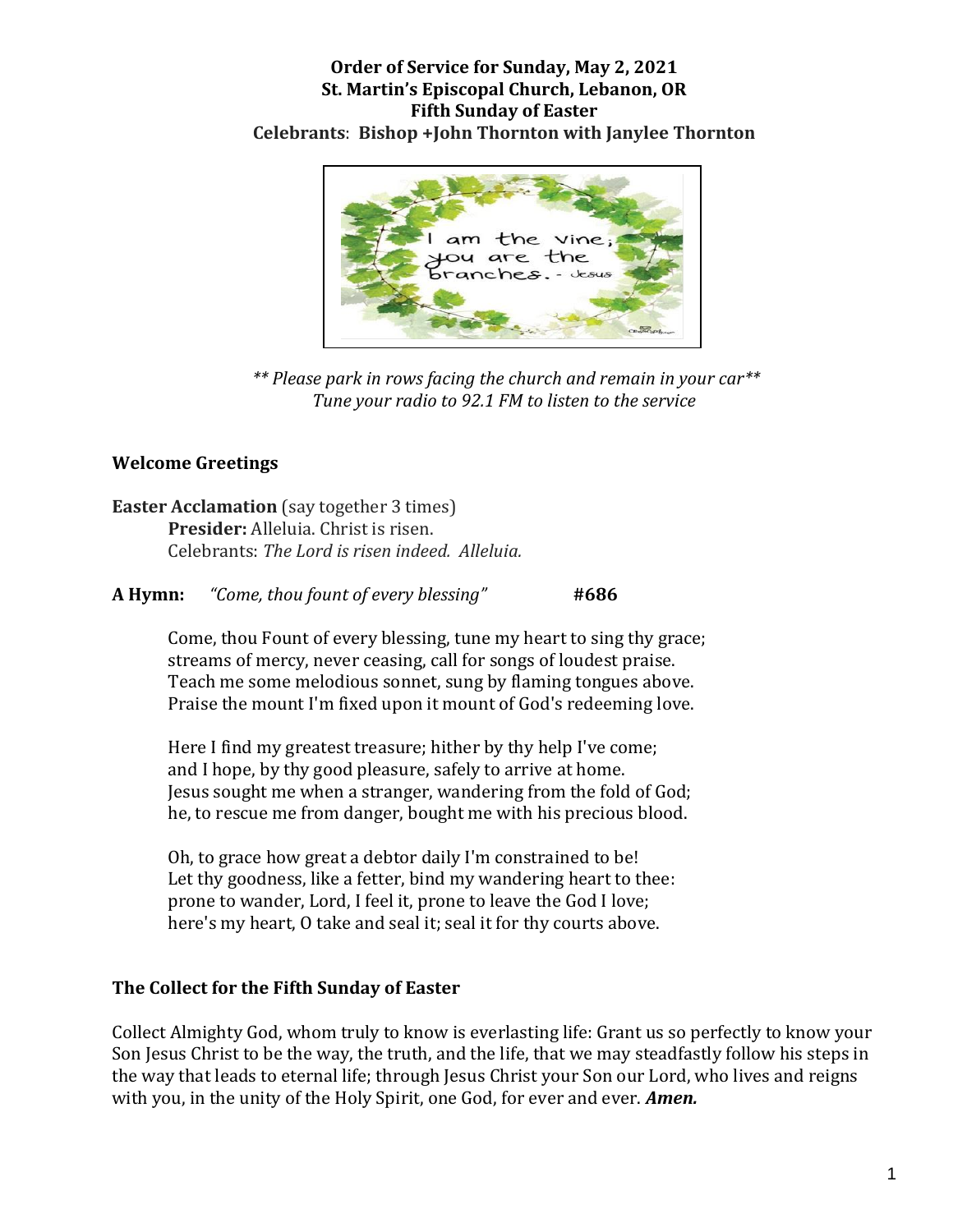## **The First Lesson: 1 John 4:7-21**

Beloved, let us love one another, because love is from God; everyone who loves is born of God and knows God. Whoever does not love does not know God, for God is love. God's love was revealed among us in this way: God sent his only Son into the world so that we might live through him. In this is love, not that we loved God but that he loved us and sent his Son to be the atoning sacrifice for our sins. Beloved, since God loved us so much, we also ought to love one another. No one has ever seen God; if we love one another, God lives in us, and his love is perfected in us.

By this we know that we abide in him and he in us, because he has given us of his Spirit. And we have seen and do testify that the Father has sent his Son as the Savior of the world. God abides in those who confess that Jesus is the Son of God, and they abide in God. So we have known and believe the love that God has for us.

God is love, and those who abide in love abide in God, and God abides in them. Love has been perfected among us in this: that we may have boldness on the day of judgment, because as he is, so are we in this world. There is no fear in love, but perfect love casts out fear; for fear has to do with punishment, and whoever fears has not reached perfection in love. We love because he first loved us. Those who say, "I love God," and hate their brothers or sisters, are liars; for those who do not love a brother or sister whom they have seen, cannot love God whom they have not seen. The commandment we have from him is this: those who love God must love their brothers and sisters also.

- Hear what the spirit is saying to God's People
- Thanks be to God

# **Psalm 22:24-30**

- 24 My praise is of him in the great assembly; \* I will perform my vows in the presence of those who worship him.
- 25 The poor shall eat and be satisfied, and those who seek the Lord shall praise him: \* "May your heart live for ever!"
- 26 All the ends of the earth shall remember and turn to the Lord, \* and all the families of the nations shall bow before him.
- 27 For kingship belongs to the Lord; \* he rules over the nations.
- 28 To him alone all who sleep in the earth bow down in worship; \* all who go down to the dust fall before him.
- 29 My soul shall live for him; my descendants shall serve him; \* they shall be known as the Lord's for ever.
- 30 They shall come and make known to a people yet unborn \* the saving deeds that he has done.

# **The Second Lesson: A Reading from the Gospel of John 15: 1-8**

Jesus said to his disciples," I am the true vine, and my Father is the vine grower. He removes every branch in me that bears no fruit. Every branch that bears fruit he prunes to make it bear more fruit. You have already been cleansed by the word that I have spoken to you. Abide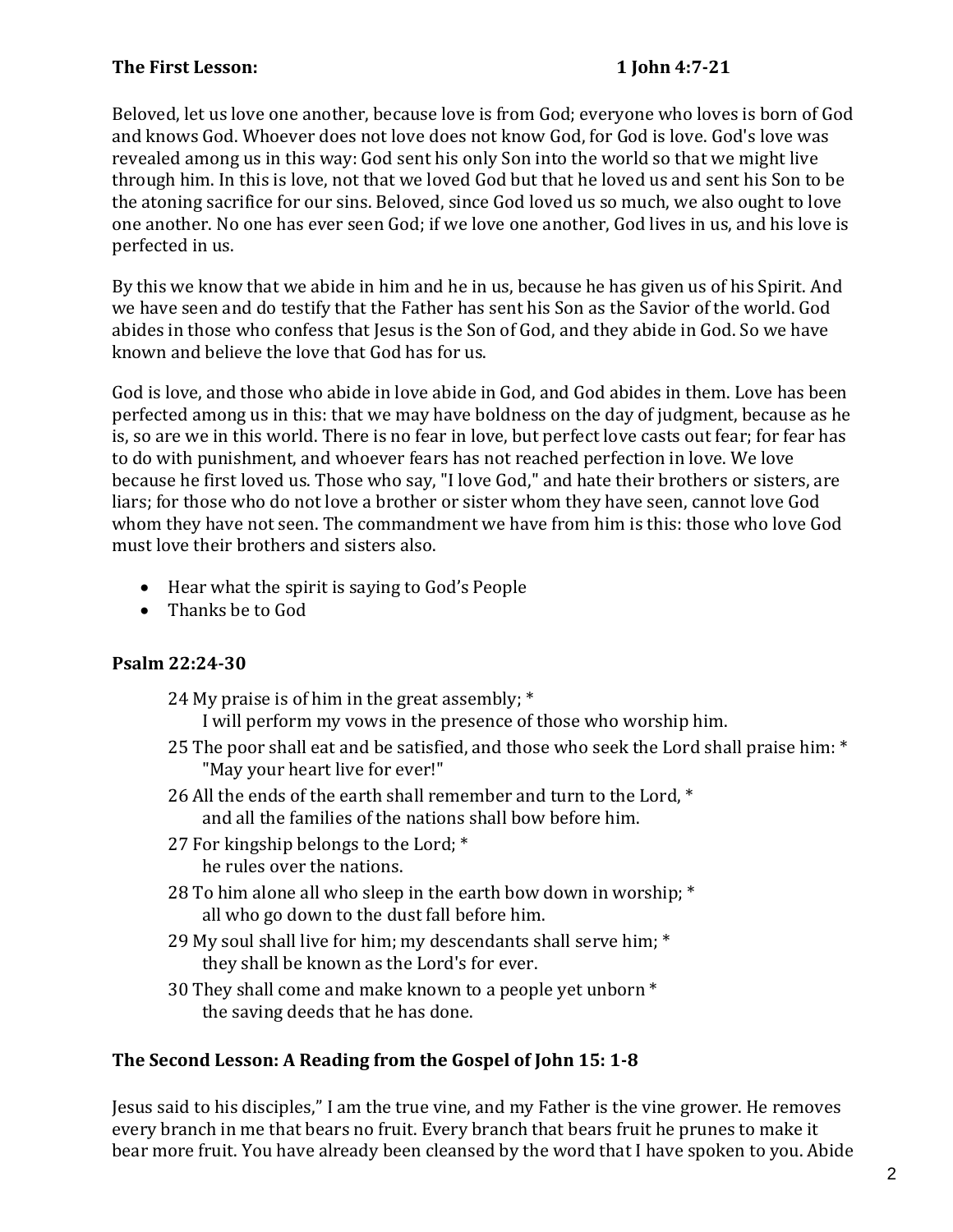in me as I abide in you. Just as the branch cannot bear fruit by itself unless it abides in the vine, neither can you unless you abide in me. I am the vine, you are the branches. Those who abide in me and I in them bear much fruit, because apart from me you can do nothing. Whoever does not abide in me is thrown away like a branch and withers; such branches are gathered, thrown into the fire, and burned. If you abide in me, and my words abide in you, ask for whatever you wish, and it will be done for you. My Father is glorified by this, that you bear much fruit and become my disciples."

- Hear what the spirit is saying to God's People
- Thanks be to God

**A Hymn: "***Precious Lord, take my hand"*

Precious Lord, take my hand Lead me on, let me stand I'm tired, I'm weak, I'm lone Through the storm, through the night Lead me on to the light Take my hand precious Lord, lead me home

When my way grows drear precious Lord linger near When my light is almost gone Hear my cry, hear my call Hold my hand lest I fall Take my hand precious Lord, lead me home

When the darkness appears and the night draws near And the day is past and gone At the river I stand Guide my feet, hold my hand Take my hand precious Lord, lead me home

Precious Lord, take my hand Lead me on, let me stand I'm tired, I'm weak, I'm lone Through the storm, through the night Lead me on to the light Take my hand precious Lord, lead me home

## **The Sermon** *I AM THE VINE* **Bishop +John S. Thornton**

"I am the vine." "*Ego eimi he ampelos."* 

Right away, you can hear the English word "ego" in the Greek word "*ego.*"

"I am the vine" is the first of eleven "I am" sayings in The Gospel According to John. "I am the light of the world." "I am the bread of life." "I am the good shepherd." "I am the way, the truth and the life." And seven more "I am" sayings.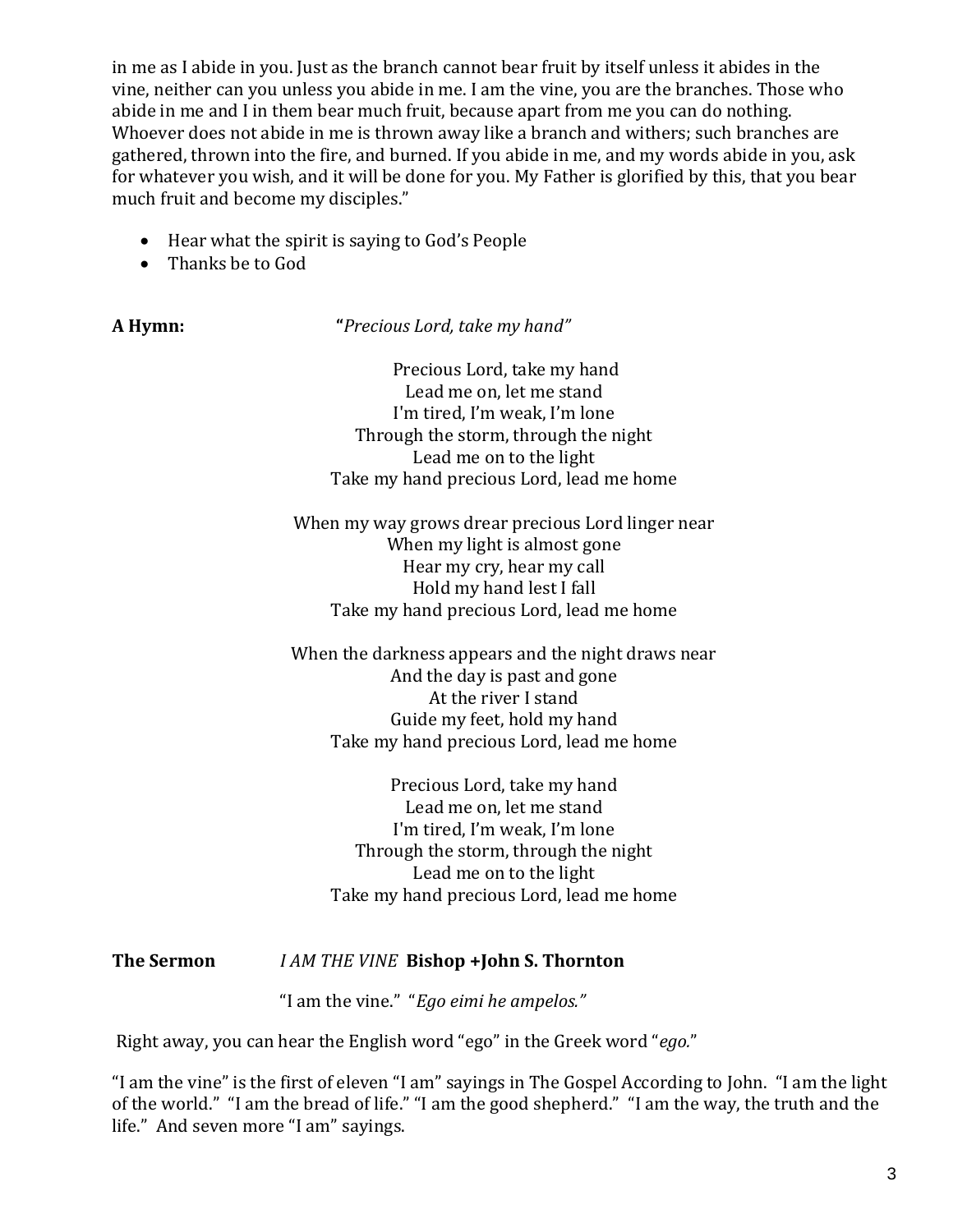Did Jesus really say that about himself? Of course, he didn't. Not one word of it. If he didn't say one word of it, is it true? Yes, it is true, absolutely true, in the experience of the Gospel-writer, John, and the early Christians. The Risen Christ was "the light of the world" for them. The Risen Christ was "the bread of life" for them. The Risen Christ was "the good shepherd" for them. The Risen Christ was, for them, "the way, the truth and the life." It's a leap to attribute all that to the Galilean laborer turned itinerant rabbi. It's a "leap of faith."

Sometime back in the '50s, while I was serving a small church in a cow town in Wyoming, I took time to go to a three-day conference in Berkeley, California. There were lectures and seminars all day long. Mostly, I didn't know what people were talking about. But I do remember parts of one of the lectures. It was titled "The Apotheosis of the Ego." Half-way into the lecture, I realized that the lecturer was talking about the "I am" sayings in John's Gospel. "Apotheosis" was a word I had never heard before and, probably, wouldn't find very useful in a small church in a cow town in Wyoming. Once I returned from the conference, I looked up the word. It means "deification." The lecturer was talking about John's deification of Jesus' ego. Read the Synoptic Gospels (Matthew, Mark and Luke) and you'll find that it's not something Jesus himself would ever have done. He wasn't egocentric.

Everything wasn't about him, me, me, me. It was about the life of others, particularly "the last, the least and the lost." He'd never apotheosize himself.

That Jesus wasn't egocentric doesn't mean that he didn't have an ego. Everybody has an ego. Some are weak and some are strong. (Some, of course, are big, which is a cover-up for weak.) Jesus had to have had a strong ego. If he hadn't had a strong ego, he could never have lived in the world he had to live in.

Jesus had to live in a world just as complex as ours. Maybe more so. Galileans and the Judeans and the Samaritans, good and bad; the whole Roman occupation army and government; the Greeks trading and selling and making all things "Greek"; two-bit kings and tetrarchs and their hangers-on; among the officially religious, the Pharisees and the Sadducees and the Essenes, in various degrees holy or hypocritical; the Zealots and other insurrectionists; "sinners" a whole class of idlers and non-conformists and jerks; "outcasts," particularly the blind people and the deaf and the crippled and, of course, the lepers, who were more cast out than anybody, out as if garbage; swindlers and thieves – and tax collectors, who, in the minds of most, were just like them; oh, and messiahs by the dozen. They all had a plan for salvation. And if you were looking for plain decency, you'd likely find it among the poor. The poor could afford no pretense. They lived by grace, and they'd be grateful for a cup of cold water. The more I think about it, the more it looks and feels like America.

How did Jesus live in a world like that? There's no Sunday School answer. There's no psychoanalytical answer. You just have to say, as John, the Gospel-writer, said, He was "born of God." He lived with such a sense of calling, of command really. When he read from Isaiah in the synagogue that day, about "giving sight to the blind" and "release to the captives" and so on he said, in effect. That's me all over.

That's what I'm going to do. That's what I'm here for. Isaiah – and all the prophets – impelled him. He had that conviction about the worth of every human being – and the worth of himself, though the worth of himself is not greater than the worth of, say, a leper. With his own eyes he could actually see the movement of the divine in nature and in persons – and he feel it moving in himself, though he'd never call himself "God." "A child of Abba" maybe. His ego was too strong for egocentricity. Read the Synoptic Gospels and you'll see what I mean.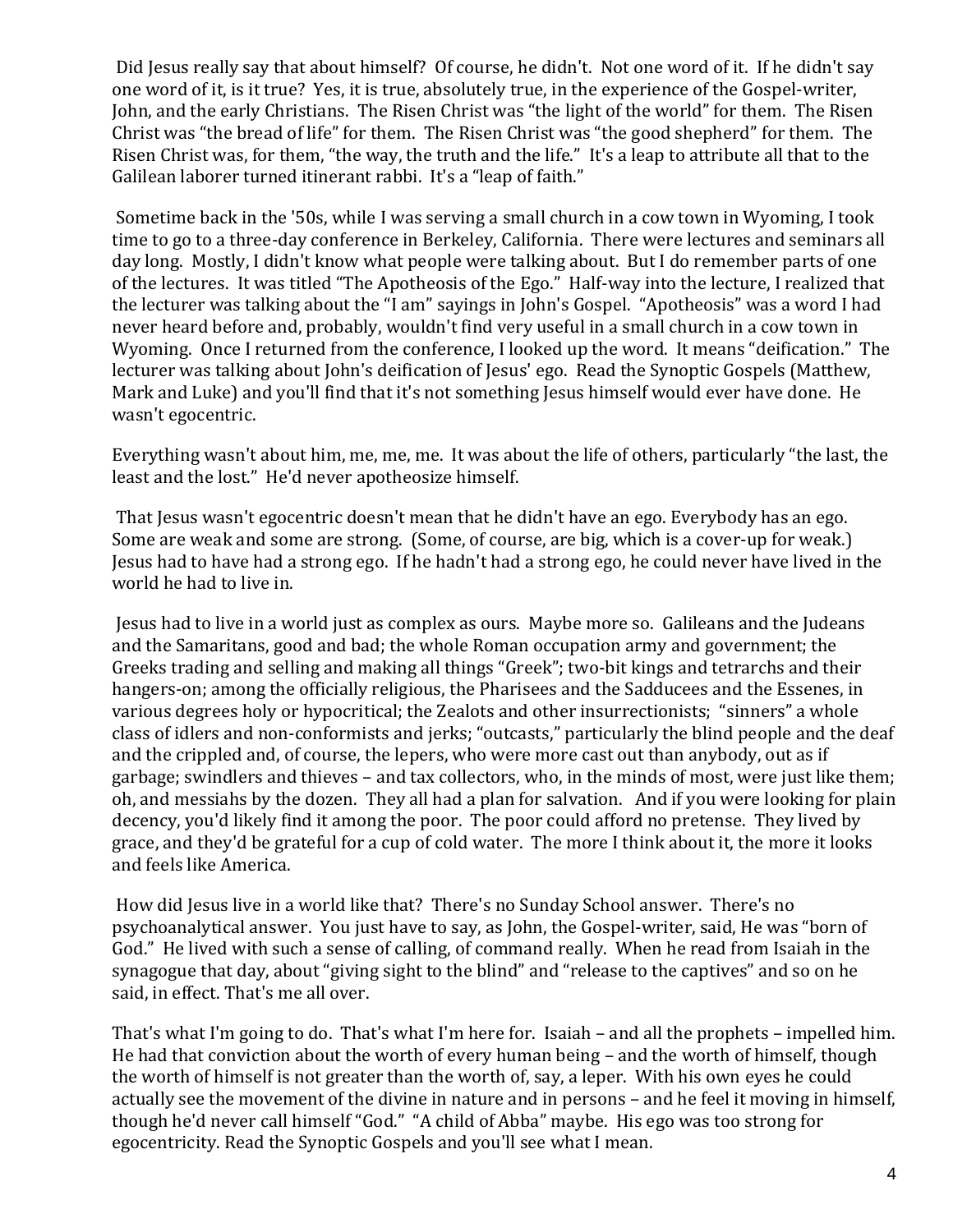Parenthetically, the Greek text actually says "I am the true vine." That, in my opinion, implies that there is an untrue vine. The Jesus Movement went from being a Jewish sect to being a Jewish/Gentile movement to being, by the early Second Century, when John's Gospel was written, a mostly Gentile movement.

When John uses the term "true vine," is he implying that Israel (Judaism) is the "untrue vine"? It makes me suspicious. It makes me leery. The farther away from the religion of Jesus we get, the farther away from Jesus himself we get. Anti-Judaism quickly becomes anti-Semitism. Christianity has a long and horrible history to live down. I repent.

Back in the '60s, when I was the Rector of Christ Church in Sausalito, California, the local Presbyterians and we Episcopalians had a joint service on some holy day.

(As a prophecy of the order of persons in Heaven, the Presbyterian church was below the Alta Mira Hotel and the Episcopal church was above the Alta Mira Hotel on that steep hillside overlooking the San Francisco Bay.) The Presbyterian minister was the preacher on that occasion. He preached on John 15: 1-8. "I am the true vine....I am the vine and you are the branches.... Apart from me you can do nothing." It was, absolutely, one of the best sermons I had ever heard. I will never forget it. I believed it – and, by God, I needed it. I needed to be told that apart from the Christ, I can do nothing creative.

Apart from Christ, we can say and do all kinds of things – but they'll amount to nothing. Just ask me. I know about saying and doing things that amount to nothing. With Christ, however, every act of love is an act of creation.

I think it was Erich Fromm, the psychologist, in *Escape from Freedom*, who said that the world is divided between creators and destroyers. Evidently, it's about evenly divided. The destroyers are always busy. The creators can't give up. We, you and I, were baptized to be creators. Love creates. Love is God's impulse and God's intention within us. As for unlove, it's a waste. The metaphor of the vine and the branches is so apt. If some part of the vine doesn't bear good fruit for others, it should be pruned, then thrown into the burn pile and set on fire. Let me tell you, I always have pruning to do, always have a burn pile, always have a fire going. I pray to grow more and more into the likeness of Christ.

The Apostle Paul, in his letter to the Christians in Galatia, wrote about "The Fruits of the Spirit" (Galatians 5: 22, 23). Here they are:

> Love Joy Peace Patience Kindness Generosity Faithfulness Gentleness Self-control

That's not all, but it's a start. There's not one thing in the list that won't create a good world and, for you, a good life. *Amen*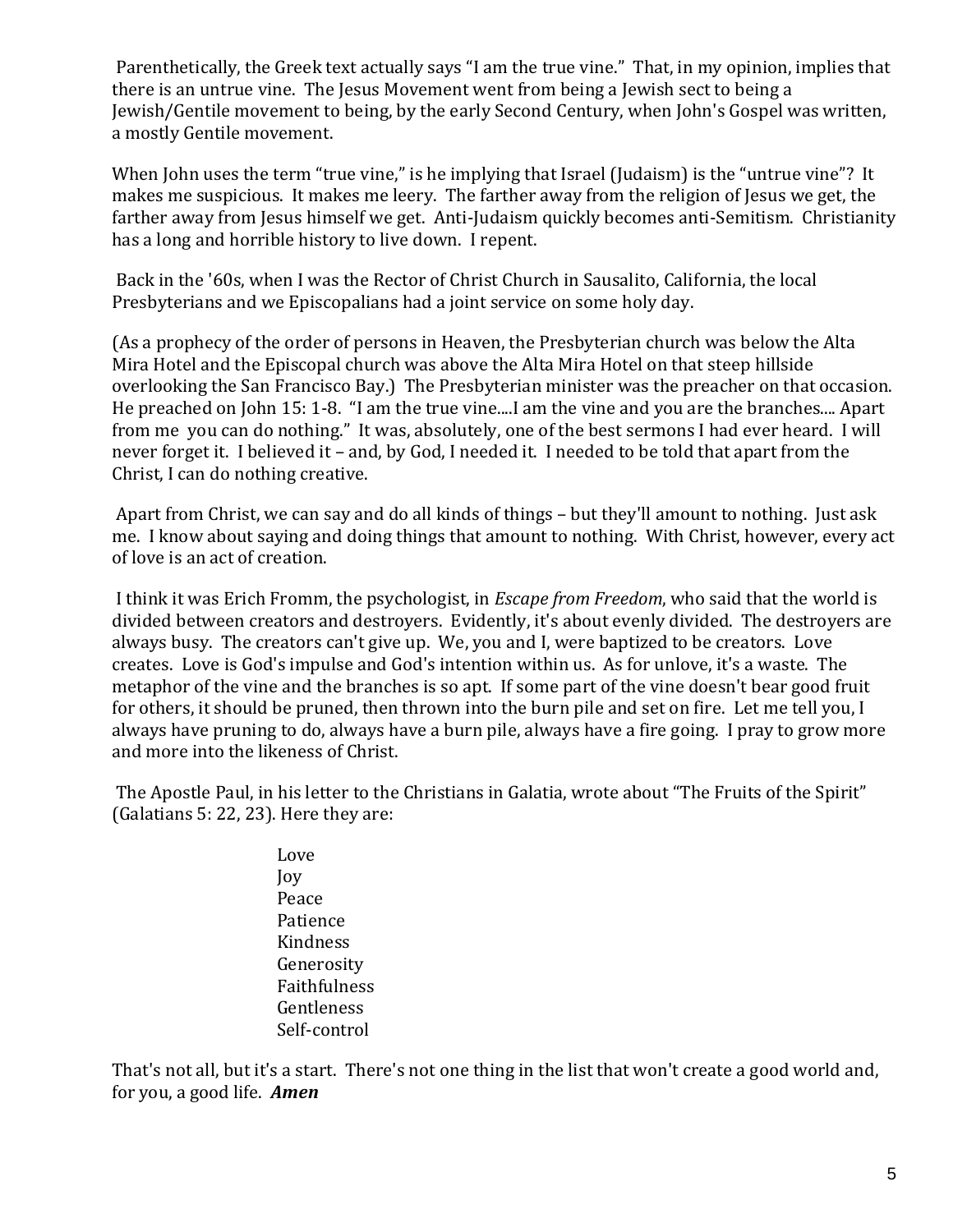"Beloved, if God so loved us, we also ought to love one another. No one has ever seen God; (but) if we love one another, God abides in us and God's love is perfected in us." – 1 John 4: 11, 12

#### **Prayers of the People are a special form for Easter V year B**

*After every petition, the leader says:* Lord, hear us. **People** *Lord, graciously hear us.*

Christ has gathered us as branches of the true vine. Let us offer prayers to God who does for us whatever we ask.

For the whole world and all the churches of God.

Lord, hear us. **People** *Lord, graciously hear us.*

For this parish family of St. Martin's, that we will faithfully bear witness to the risen Christ in word and deed.

Lord, hear us. **People** *Lord, graciously hear us.*

For this holy gathering and our sacrifice of praise of thanksgiving.

Lord, hear us. **People** *Lord, graciously hear us.*

For all the baptized whose faces shine with the light of Christ. Lord, hear us. **People** *Lord, graciously hear us.*

For Michael, our Presiding Bishop, Diana our Bishop, for the clergy, deacons, chaplains, and all who minister in Christ, and for all the holy people of God.

Lord, hear us. **People** *Lord, graciously hear us.*

For all nations, peoples, tribes, clans, and families. Lord, hear us. **People** *Lord, graciously hear us.*

For all those in danger and need: the sick and the suffering, prisoners, captives, and their families, the hungry, homeless, and oppressed.

Lord, hear us. **People** *Lord, graciously hear us.*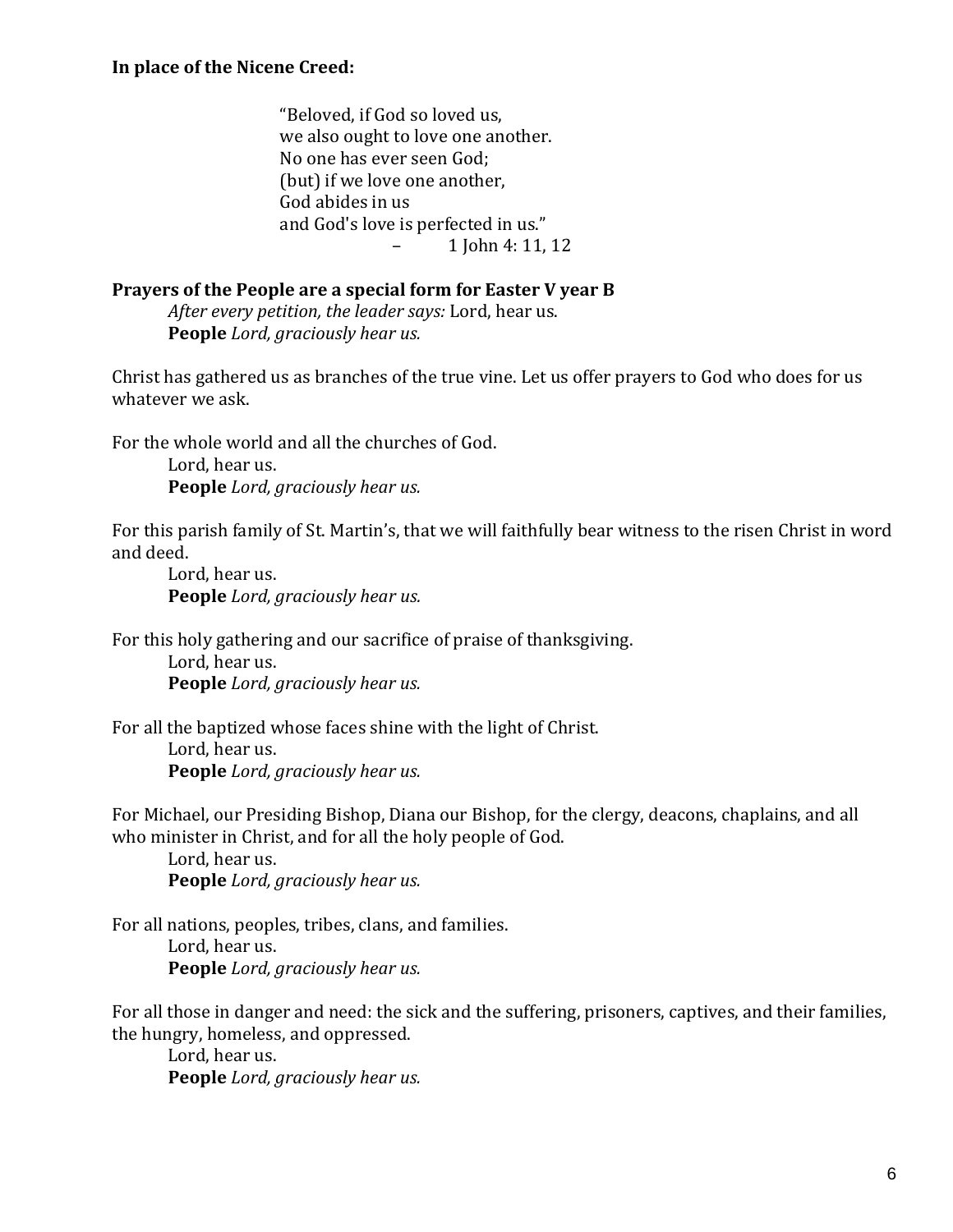For those who have gone before us under the sign of faith, and for all the departed, especially Tina Hadley

Lord, hear us. **People** *Lord, graciously hear us.*

For ourselves, our families, and those we love, especially those on our prayer list and those we name at this time silently and aloud

Lord, hear us. **People** *Lord, graciously hear us.*

Remembering our most glorious and blessed Virgin Mary, St. Martin, and all the saints, let us offer ourselves and one another to the living God through Christ.

*To you, O Lord.*

## *Celebrant*

Blessed are you, O Lord our God: You abide in all who love you. Hear the prayers we offer this day and give us your Spirit of peace to love our brothers and sisters. Glory to you for ever and ever. *Amen.*

## **Lord's Prayer**

Our Father, who art in heaven, hallowed be thy Name, thy kingdom come, thy will be done, on earth as it is in heaven. Give us this day our daily bread. And forgive us our trespasses, as we forgive those who trespass against us. And lead us not into temptation, but deliver us from evil. For thine is the kingdom, and the power, and the glory, for ever and ever. **Amen.**



 **The Peace**  The Peace of the Lord be always with you. *And also with you.*

*(Just wave from your car!)*

**The Blessing**